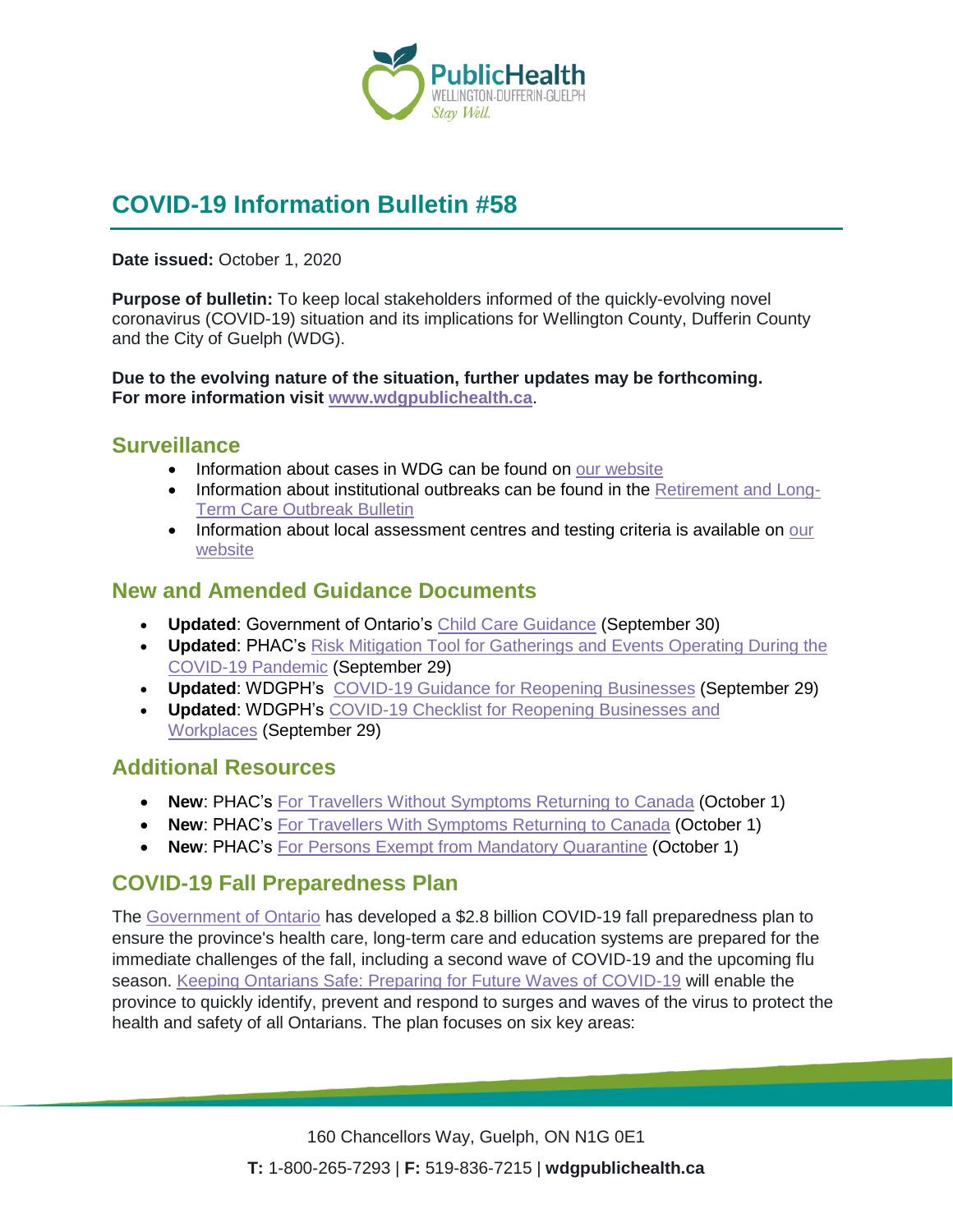

- Maintaining strong public health measures including expansion of testing and case and contact management
- Implementing the largest flu immunization campaign in Ontario's history
- Quickly identifying, managing and preventing COVID-19 outbreaks
- Accelerating efforts to reduce health service backlogs
- Preparing for surges in COVID-19 cases
- Recruiting, retaining, training and supporting healthcare workers

## **Ontario Revises Screening Guidance for Schools and Daycares**

The [Government of Ontario](https://news.ontario.ca/en/release/58629/ontario-revises-covid-19-screening-guidance-for-schools-and-child-care) is updating its COVID-19 school and child care screening guidance. This additional information will help parents determine when it is most appropriate for students, children and their families to seek a test for COVID-19. The school and child care screening guidance is being updated with two sets of questions about symptoms and information to help parents make informed decisions about whether their children should attend school or child care, need to consult a health care provider, or get tested for COVID-19. The guidance can be found immediately at the [COVID-19 Screening Tool for Children in School and Child Care,](https://covid-19.ontario.ca/school-screening/) and the refreshed online tool will launch on Friday, October 2 for download.

## **Guidance Documents and Resources for Schools**

The [school section](https://www.wdgpublichealth.ca/your-health/covid-19-information-schools-parents-and-teachers/schools-and-post-secondary) on the WDGPH website will continue to be updated with resources as they become available and are developed. Please be sure to bookmark the page, rather than save documents, to ensure you have the most up-to-date versions. Minor revisions are made as needed.

Updated Resource from the Public Health Agency of Canada:

• [COVID-19 Guidance for Schools Kindergarten to Grade 12](https://www.canada.ca/en/public-health/services/diseases/2019-novel-coronavirus-infection/health-professionals/guidance-schools-childcare-programs.html) (September 30)

#### **Announcements and Changes to Services**

- On October 1, 2020, [the Prime Minister, Justin Trudeau](https://pm.gc.ca/en/news/news-releases/2020/10/01/canadas-covid-19-exposure-notification-app-now-available-manitoba) announced that people in Manitoba can now receive one-time keys from their health authorities to use with COVID Alert, Canada's COVID-19 exposure notification app.
- On September 30, the [Government of Ontario](https://news.ontario.ca/en/release/58607/ontario-modernizes-social-assistance-to-help-more-people-re-enter-the-workforce) announced it is unveiling plans to build a more responsive, efficient and person-centred social assistance system that will get people back to work and help the economy recover from the COVID-19 crisis.
- On September 30, the [Government of Ontario](https://news.ontario.ca/en/release/58602/ontario-releases-updated-covid-19-modelling-for-second-wave) released updated [COVID-19 modelling,](https://files.ontario.ca/moh-fall-prep-modelling-deck-en-2020-09-30-v2.pdf) which shows the province is experiencing a second surge in cases similar to what other jurisdictions have experienced.
- On September 29, the [Government of Ontario](https://news.ontario.ca/en/release/58590/ontario-providing-over-half-a-billion-dollars-to-protect-vulnerable-seniors-against-second-wave-of-c) announced it is investing close to \$540 million to protect residents, caregivers, and staff in long-term care homes from future surges and waves of COVID-19 as well as making changes to its long-term care homes visitor policy in areas of highest community spread.
- On September 29, [the Prime Minister, Justin Trudeau](https://pm.gc.ca/en/news/news-releases/2020/09/29/prime-minister-co-chairs-high-level-meeting-address-economic) announced an additional \$400 million in international development funding that will go to trusted partners on the ground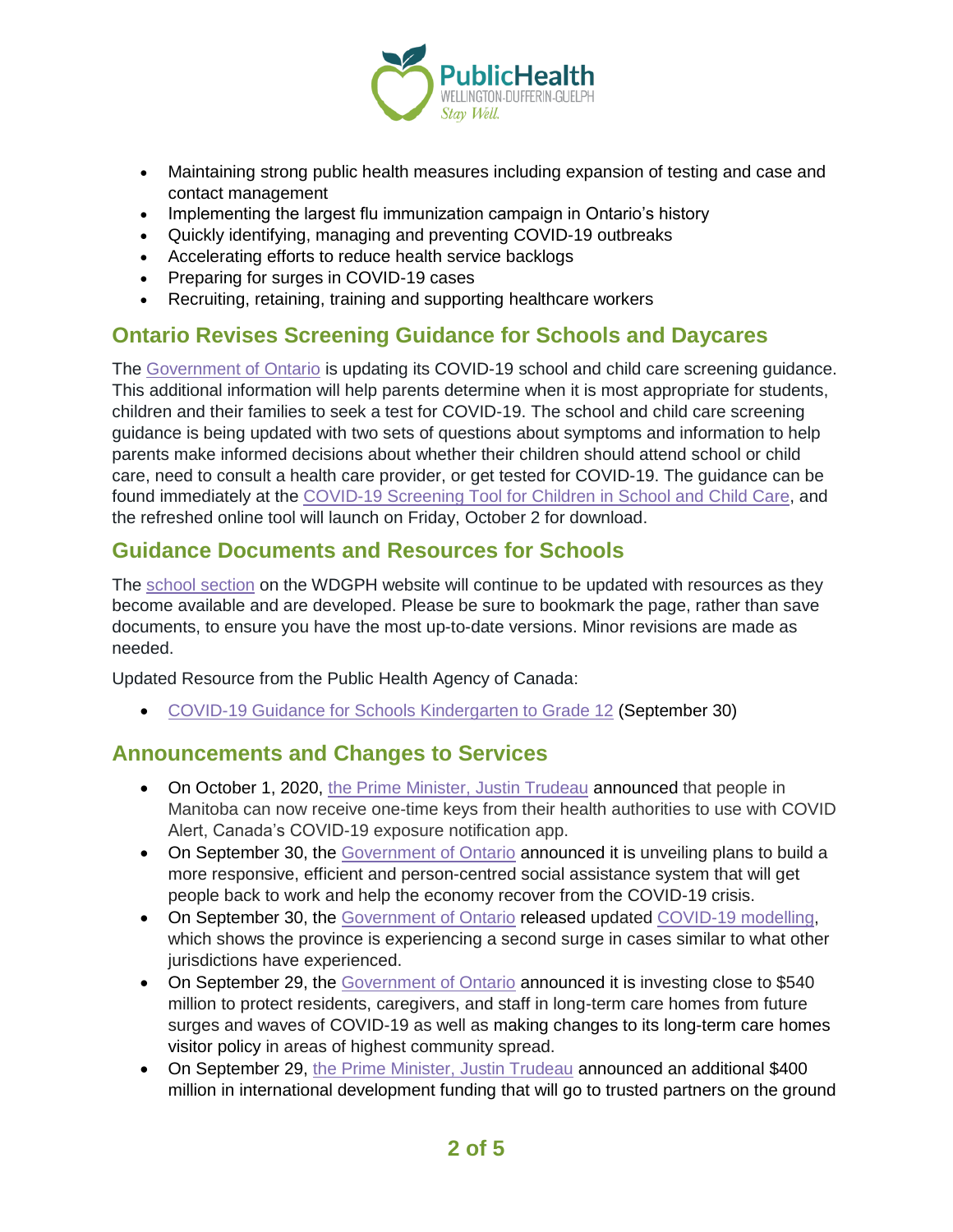

fighting COVID-19, and will enable Canada to support the recovery and resilience of developing countries.

- On September 29, [Transport Canada](https://www.canada.ca/en/transport-canada/news/2020/09/temperature-screening-for-air-travellers-expanded-to-11-additional-canadian-airports.html) announced implementation of temperature screening for travellers at 11 additional Canadian airports.
- On September 29, the [Government of Canada](https://www.canada.ca/en/public-services-procurement/news/2020/09/government-of-canada-signs-agreement-for-covid-19-rapid-tests-and-analyzers.html) signed an agreement with Abbott Rapid Diagnostics ULC to purchase up to 7.9 million ID NOW rapid point-of-care tests, pending Health Canada authorization of the tests.

## *Ongoing COVID-19 Action*

## **Face Coverings Required at Additional Establishments in WDG**

Dr. Nicola Mercer, Medical Officer of Health, has included additional establishments within the Section 22 Order on mandatory face coverings. The expanded Section 22 Order came into effect on September 18, 2020 at 12:01 a.m.

In addition to WDG commercial establishments, the following fall under this order:

- Banquet halls, convention centres and other event spaces
- Galleries
- Museums
- Private transportation (bus/taxi/limo/ride share)
- Churches, mosques, synagogues, temples or other faith settings

The full media release is posted on our [website.](https://www.wdgpublichealth.ca/news/increasing-cases-our-region-prompt-updates-dr-nicola-mercer%E2%80%99s-section-22-order) For more details on the order and frequently asked questions, [visit our website](https://www.wdgpublichealth.ca/your-health/covid-19-information-public/face-coverings-class-order-and-faqs) or contact our call centre at 519-822-2715 ext. 4020.

Individuals who may be exempted from this Order:

- Children under the age of two years.
- Children under the age of five years (either chronologically or developmentally) who refuse to wear a face covering and cannot be persuaded to do so by their caregiver.
- People whose ability to breathe is in any way inhibited by the face covering.
- People that have any other medical reason they cannot wear a face covering safely, such as, but not limited to, respiratory disease, cognitive difficulties or difficulties in hearing or processing information.

Learn more about the [wear and care of face coverings.](https://www.wdgpublichealth.ca/your-health/covid-19-information-public/face-coverings-class-order-and-faqs/wear-and-care-face)

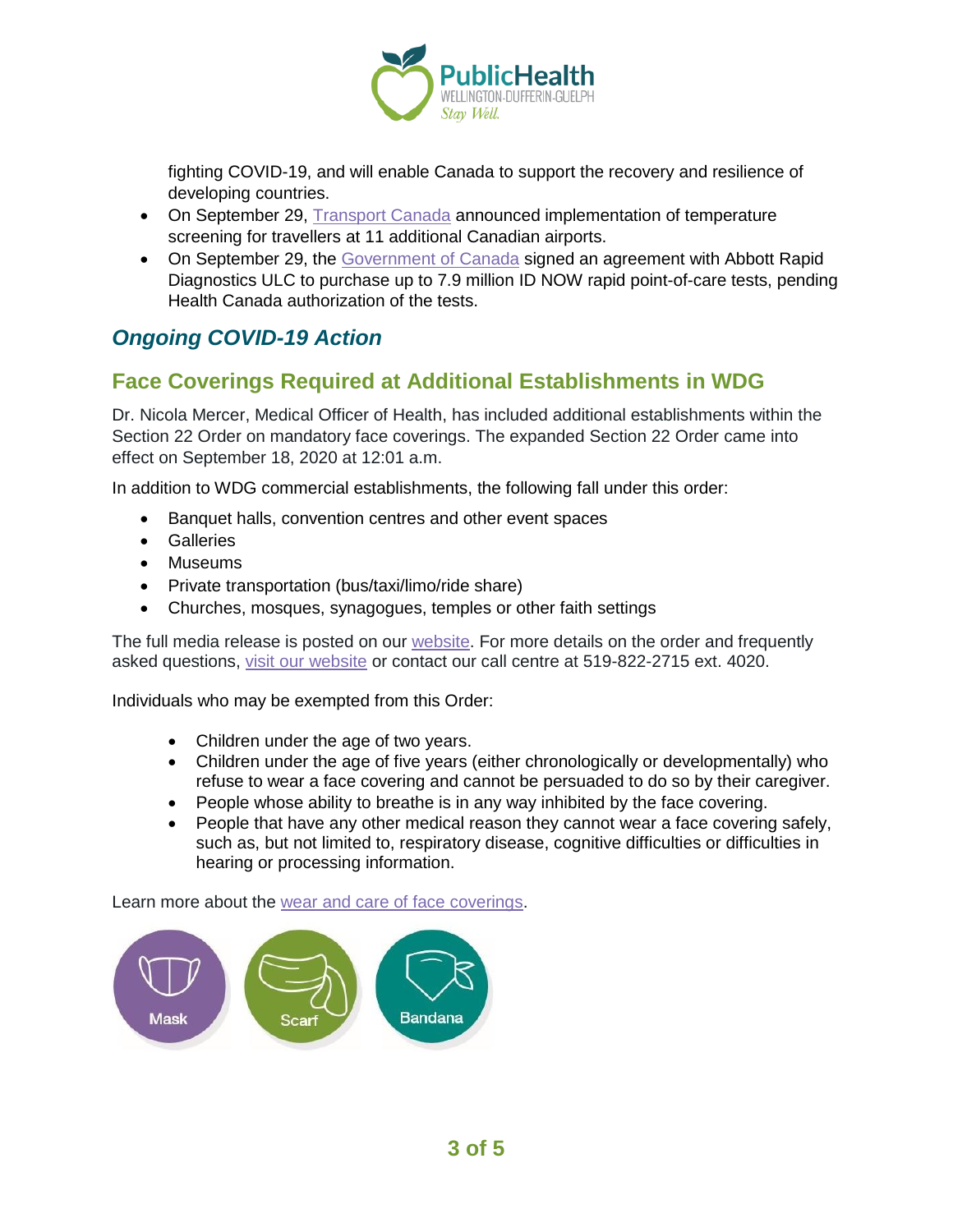

## **COVID-19 Cases in Schools and Licensed Child Care Centres**

The Government of Ontario has launched a [webpage to report COVID-19 cases in schools and](https://www.ontario.ca/page/covid-19-cases-schools-and-child-care-centres)  [child care centres](https://www.ontario.ca/page/covid-19-cases-schools-and-child-care-centres) for parents and the public. This page will be updated every weekday with the most up-to-date COVID-19 information available, including a summary of cases in schools and licensed child care centres and agencies.

## **Physical Distancing Floor Decals**

- WDG Public Health has physical distancing floor decals available for community partners to use at their locations.
- If you would like decals, please contact Anna Vanderlaan via email at [anna.vanderlaan@wdgpublichealth.ca](mailto:anna.vanderlaan@wdgpublichealth.ca)



## **COVID Alert App**

The [Government of Ontario](https://news.ontario.ca/opo/en/2020/07/covid-alert-available-for-download-beginning-today.html) is encouraging Ontarians to download [COVID Alert](https://covid-19.ontario.ca/covidalert?_ga=2.68068817.1702415536.1596548534-1123331746.1579028832) on their smartphones. The free, nation-wide app notifies users of potential exposure to COVID-19. Users who test positive for COVID-19 will receive a one-time key from their health authority that they can enter in the app. When the key is entered, COVID Alert will notify other users who may have come in close contact with that person for at least 15 minutes in the past 14 days so they can contact their local public health authority for guidance.

The app uses strong measures to protect data and does not track a user's location or collect personally identifiable information. The Privacy Commissioners of Canada and Ontario were consulted on the development of COVID Alert to ensure the highest level of privacy for users.

## **COVID-19 Testing**

Please go to an [assessment centre](https://wdgpublichealth.ca/your-health/covid-19-information-public/assessment-centres-wdg) to get tested. Public Health **DOES NOT** provide testing. No referral is needed. **Bring your health card to the assessment centre** (if you have one). It is OK if it is expired. Presenting your health card allows you to:

- Check your test results online. Public Health only calls those who test positive.
- Be treated or prescribed medication for other respiratory conditions if needed and if this option is available at your assessment centre.
- Move through the testing process faster.

Further instruction will be provided by the clinician at the assessment centre based on individual assessment. Be prepared for increased wait times at the assessment centres. **COVID-19 Assessment Centres in the WDG area are walk-in only and do not book appointments**.

## **Check Your COVID-19 Test Results Online**

The Ontario government has launched an online [COVID-19 Test Result Viewer.](https://covid19results.ehealthontario.ca:4443/agree) This offers fast and secure access to test results on your computer or mobile device. NOTE: **Online test**